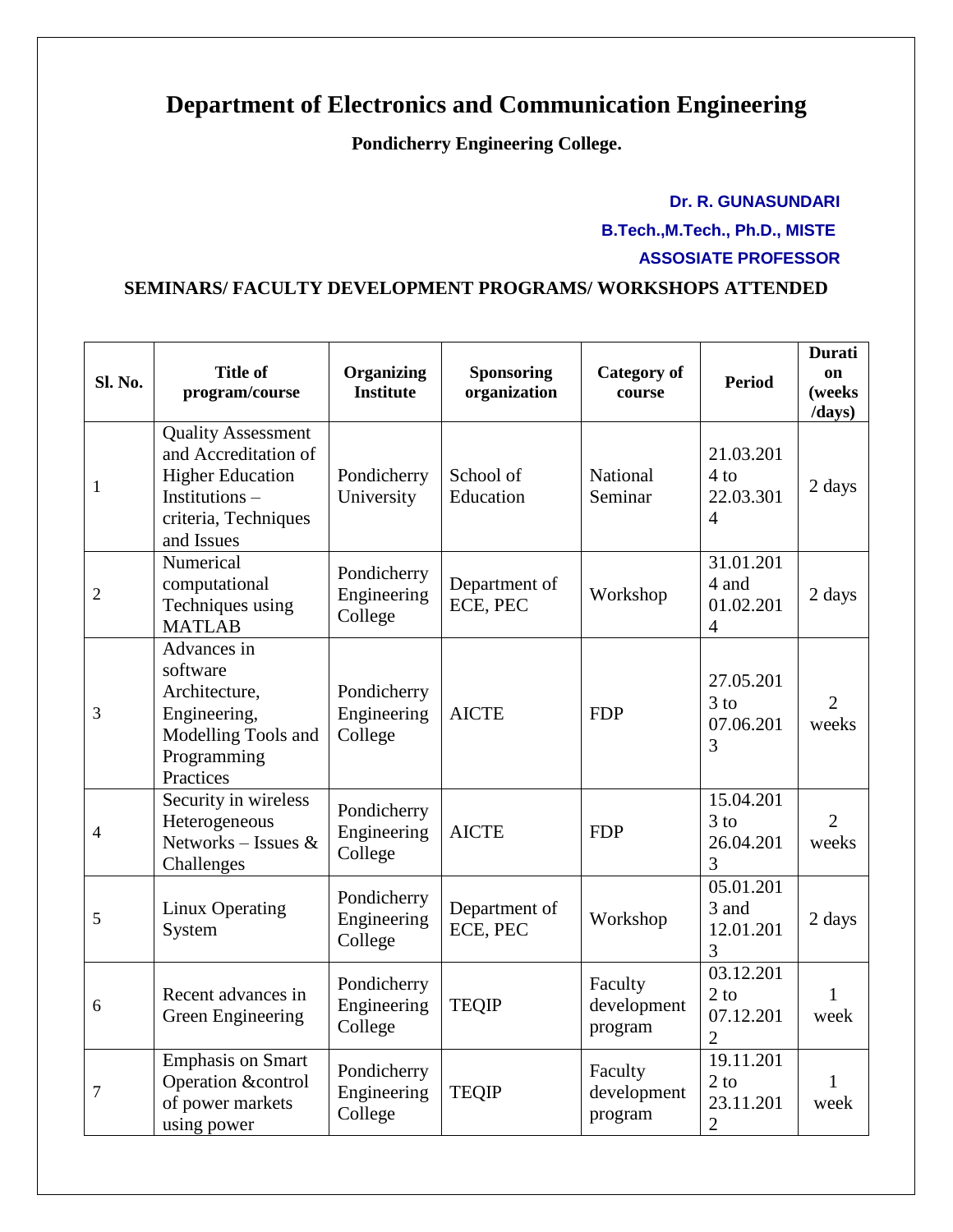|    | electronic<br>components                                                                                                |                                       |                                                                         |                                   |                                                             |                         |
|----|-------------------------------------------------------------------------------------------------------------------------|---------------------------------------|-------------------------------------------------------------------------|-----------------------------------|-------------------------------------------------------------|-------------------------|
| 8  | Design of Embedded<br>systems - Issues and<br>Challenges                                                                | Pondicherry<br>Engineering<br>College | <b>AICTE</b>                                                            | Staff<br>Development<br>programme | 16.4.2012<br>to<br>27.4.2012                                | $\overline{2}$<br>weeks |
| 9  | Recent advances in<br>Nano Technology<br>and its applications                                                           | Pondicherry<br>Engineering<br>College | <b>AICTE</b>                                                            | Staff<br>Development<br>programme | 19.10.201<br>$1$ to<br>02.11.201                            | $\overline{2}$<br>weeks |
| 10 | Nano Engineering<br>materials                                                                                           | Pondicherry<br>Engineering<br>College | <b>ISTE</b>                                                             | Short term<br>training<br>program | 13.12.201<br>0 <sub>to</sub><br>23.12.201<br>$\overline{0}$ | $\overline{2}$<br>weeks |
| 11 | Recent Trends in<br><b>Information Security</b>                                                                         | Pondicherry<br>Engineering<br>College | <b>ISEA</b>                                                             | Short term<br>training<br>program | 29.11.201<br>0 <sub>to</sub><br>10.12.201<br>$\overline{0}$ | $\overline{2}$<br>weeks |
| 12 | Embedded system<br>processors                                                                                           | Pondicherry<br>Engineering<br>College | Pondicherry<br>Engineering<br>College                                   | Faculty<br>Training<br>Programme  | 29.7.2010<br>to<br>01.8.2010                                | 1<br>week               |
| 13 | Six Sigma Green<br>Belt<br>Training and<br>Examination                                                                  | Pondicherry<br>Engineering<br>College | <b>MSME</b><br>Development<br>Institute, Govt.<br>of INDIA              | Training and<br>Examination       | 19.4.2010<br>to<br>23.4.2010                                | 1<br>week               |
| 14 | Recent trends in<br>parallel and<br>Distributed systems-<br>Architecture,<br><b>Operating Systems</b><br>and Algorithms | Pondicherry<br>Engineering<br>College | <b>AICTE</b>                                                            | Staff<br>Development<br>programme | 16.11.200<br>$9$ to<br>27.11.200<br>9                       | $\overline{2}$<br>weeks |
| 15 | <b>Information Security</b>                                                                                             | Pondicherry<br>Engineering<br>College | Department of<br>Information<br>Technology,<br><b>New</b><br>Delhi(DIT) | Short term<br>course              | 01.06.200<br>$9$ to<br>12.06.200<br>9                       | $\overline{2}$<br>weeks |
| 16 | Introduction to VLSI<br>Design Techniques                                                                               | Easwari<br>Engineering<br>College     | <b>AICTE</b>                                                            | Staff<br>Development<br>Program   | 17.11.200<br>8 to<br>28.11.200<br>8                         | $\overline{2}$<br>weeks |
| 17 | <b>Research Challenges</b><br>in Wireless, Optical<br>Communication<br><b>Networks</b>                                  | Anna<br>University                    | Department of<br>Electronics and<br>Communication                       | workshop                          | 30.03.200<br>$7$ to<br>31.3.2007                            | 2 days                  |